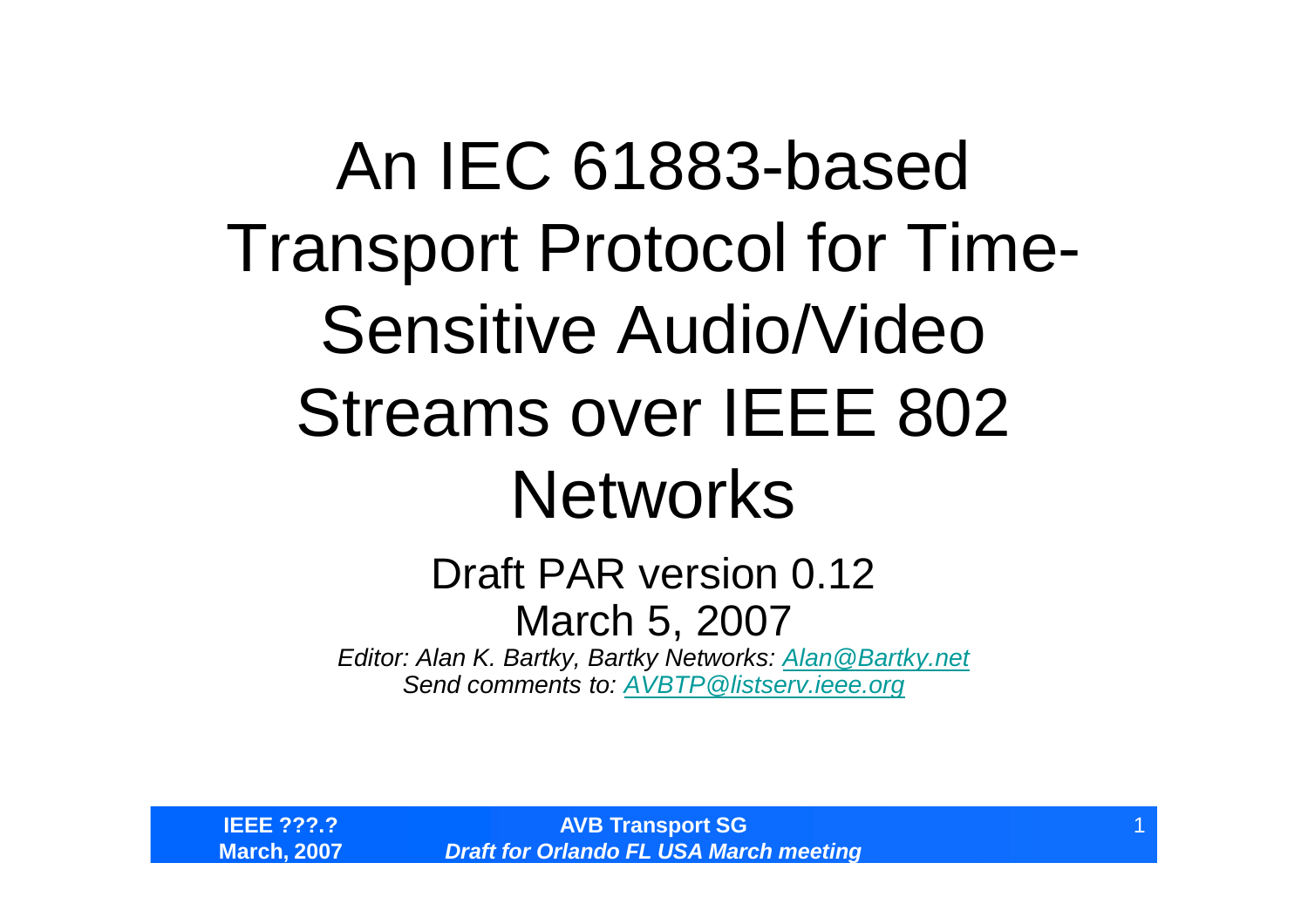# Title (2.1)

•IEEE Standard Transport Protocol for timesensitive audio/video streams over IEEE 802 networks.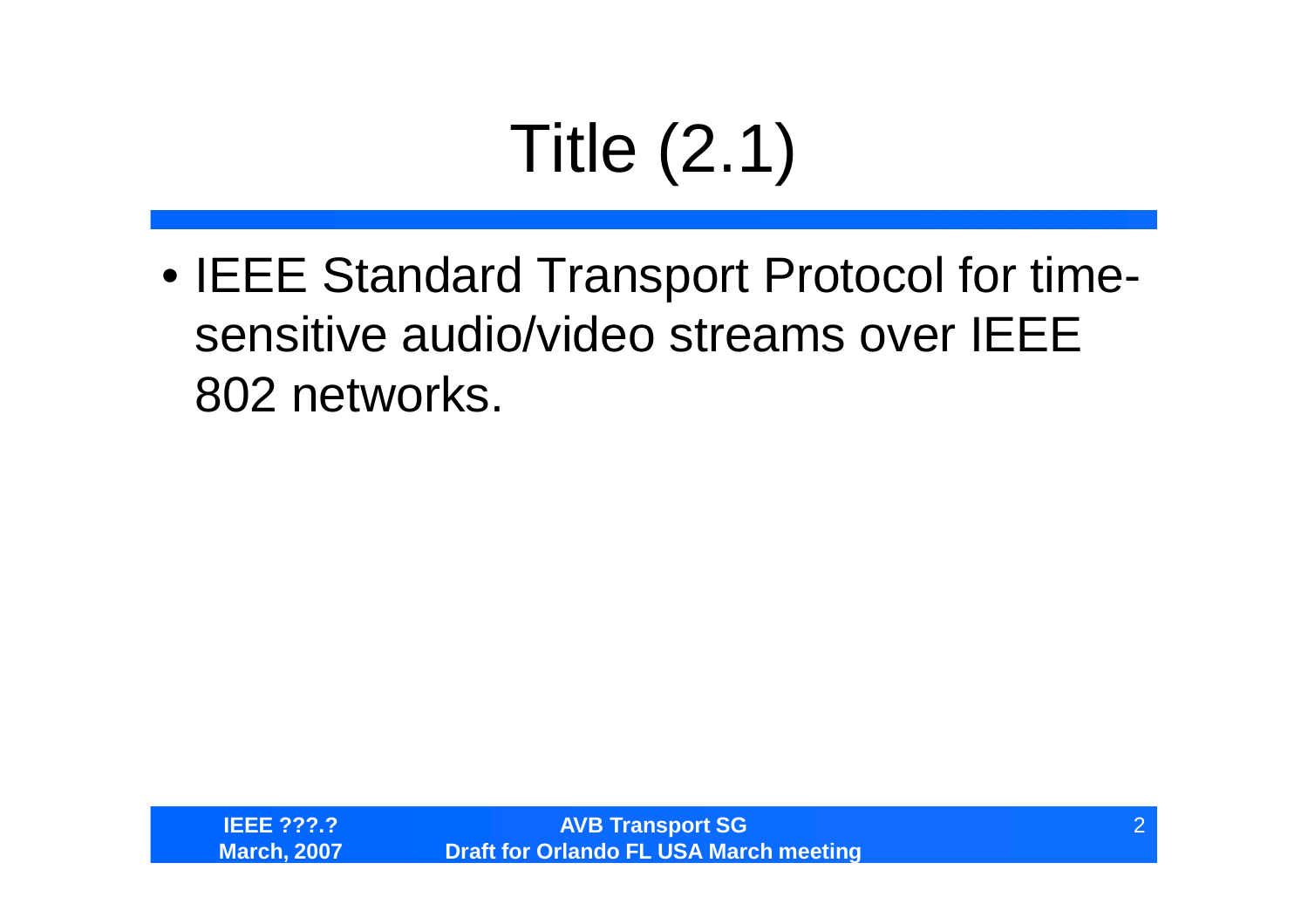#### Misc.

- Number of people expected to work on standard (5.1)
	- –30
- Stakeholders (5.6)
	- –Developers and users of bridged LAN and end-point systems supporting audio/video applications.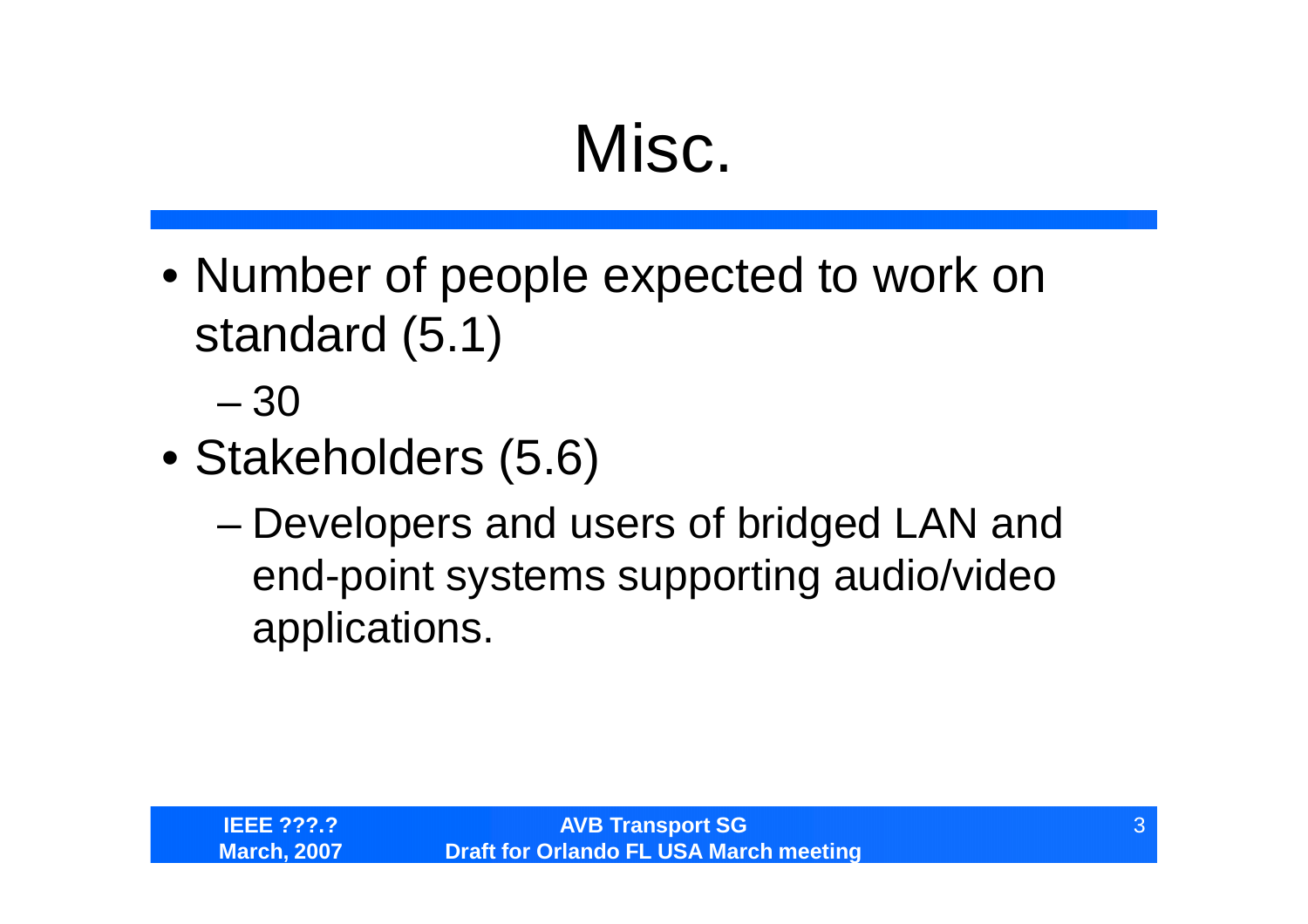## PAR Scope (5.2)

- This standard specifies the protocol, data encapsulations and procedures used to ensure that audio and video based end stations can communicate and interoperate using standard networking services that meet the requirements for time-sensitive applications.
- This standard will leverage concepts of IEC 61883 streams as currently defined for IEEE 1394 networks.
- This standard is intended to work across all IEEE 802 networks that can meet QoS requirements for time-sensitive data.
- For operation using Ethernet Layer 2 services, it specifies the use of 802.1AS, 802.1Qat, 802.1Qav.
- The services defined by this standard will not preclude operation using Internet Protocols such as RTP, UDP and IP.
- The services defined by this standard will strive to accommodate existing and future digital rights management protocols.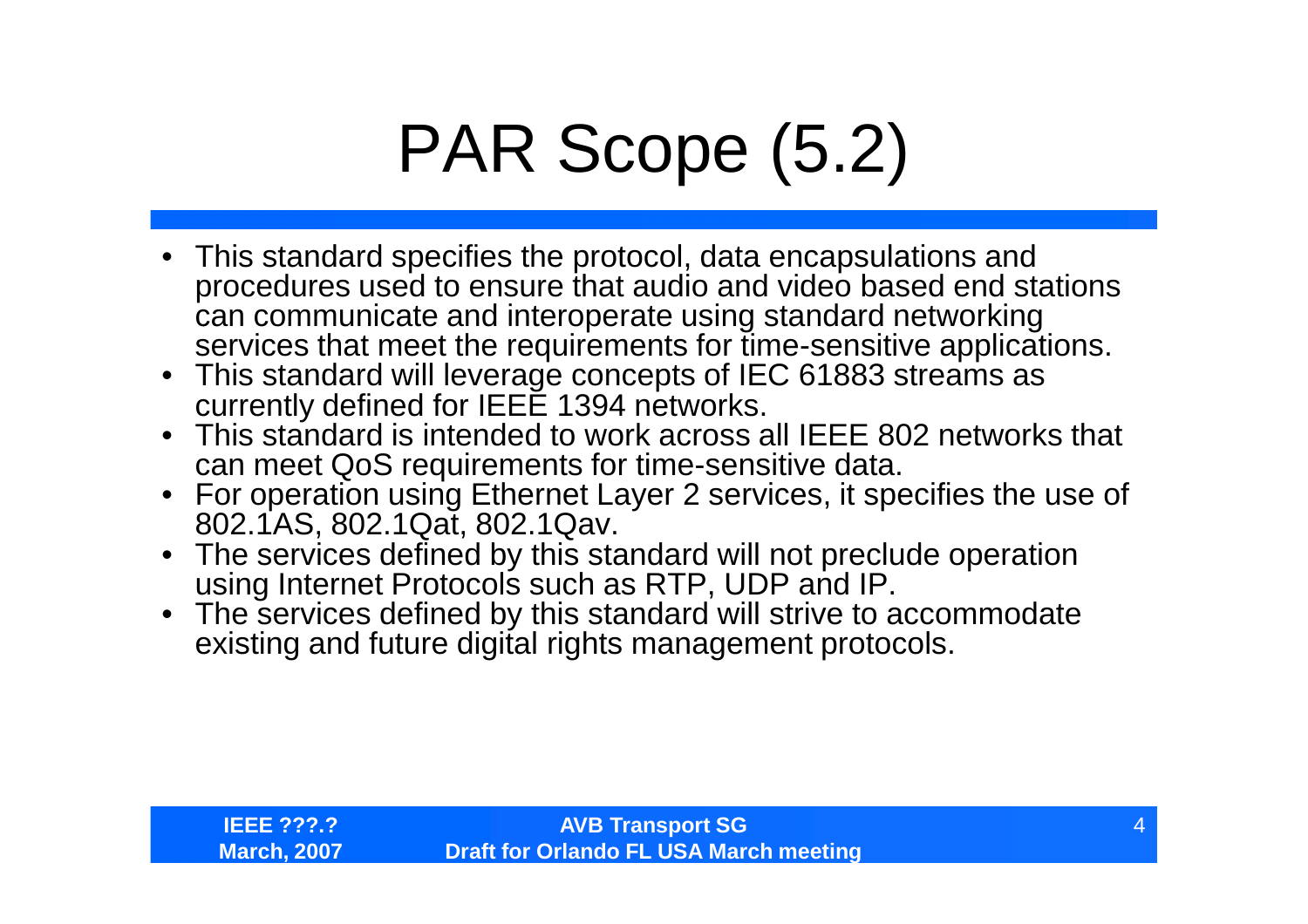## PAR Scope (5.3)

- Is the completion of this document contingent upon the completion of another document?
	- Yes this standard uses
		- •IEEE standard for Local and Metropolitan Area Networks: Timing and Synchronization for Time-Sensitive Applications in Bridged Local Area Networks (802.1AS)
		- •IEEE standard for Local and Metropolitan Area Networks: Virtual Bridged Local Area Networks - Amendment 9: Stream Reservation Protocol (SRP) (P802.1Qat)
	- Yes this standard refers to
		- •IEEE standard for Local and Metropolitan Area Networks: Virtual Bridged Local Area Networks - Amendment 11: Forwarding and Queuing for Time-Sensitive Streams (P802.1Qav)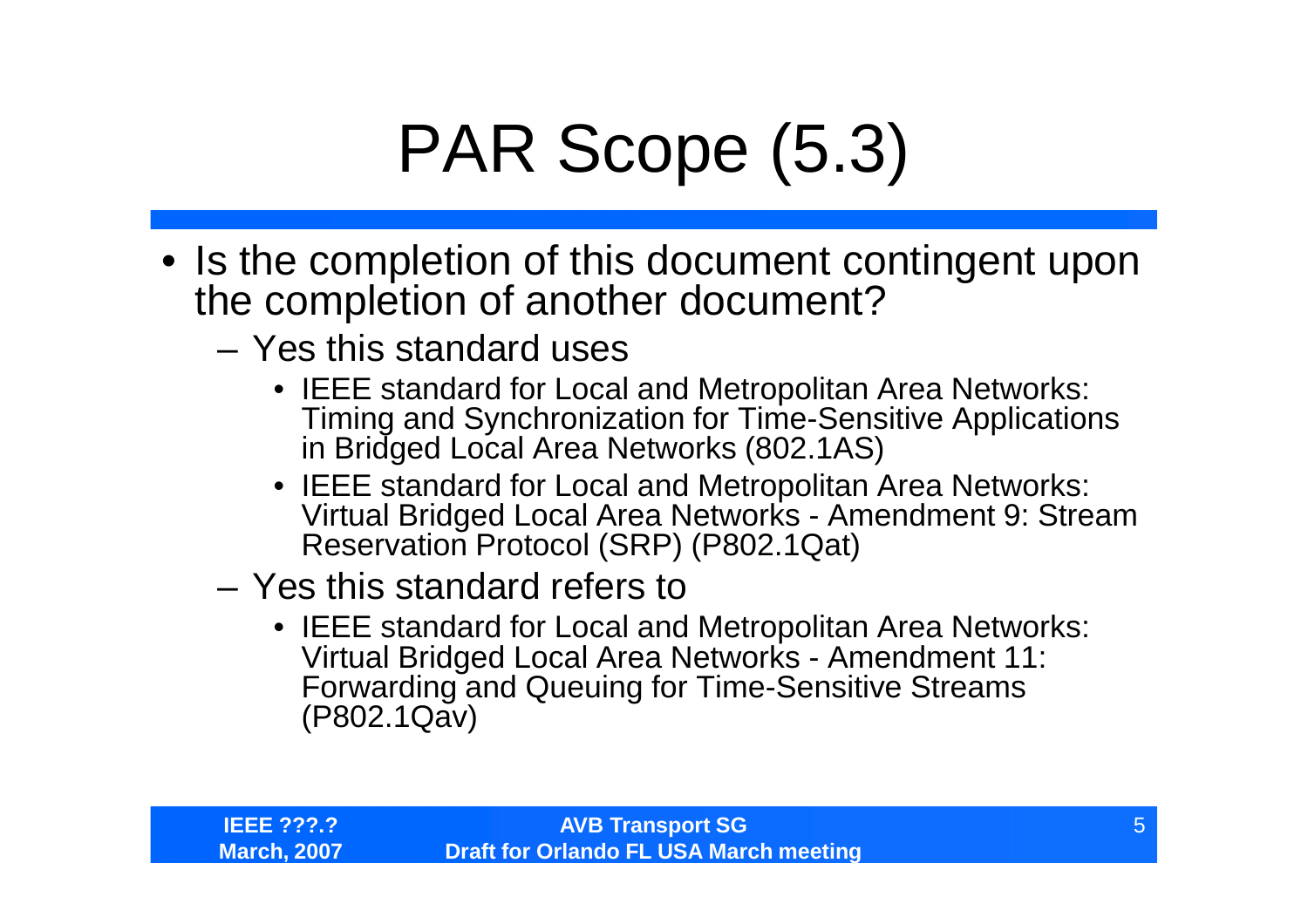## PAR Purpose (14)

•This standard defines the packet format and stream setup, control, and teardown protocols that enable stations to stream time-sensitive audio and/or video across LANs that provide the time synchronization and the latency/bandwidth services necessary for time-sensitive applications.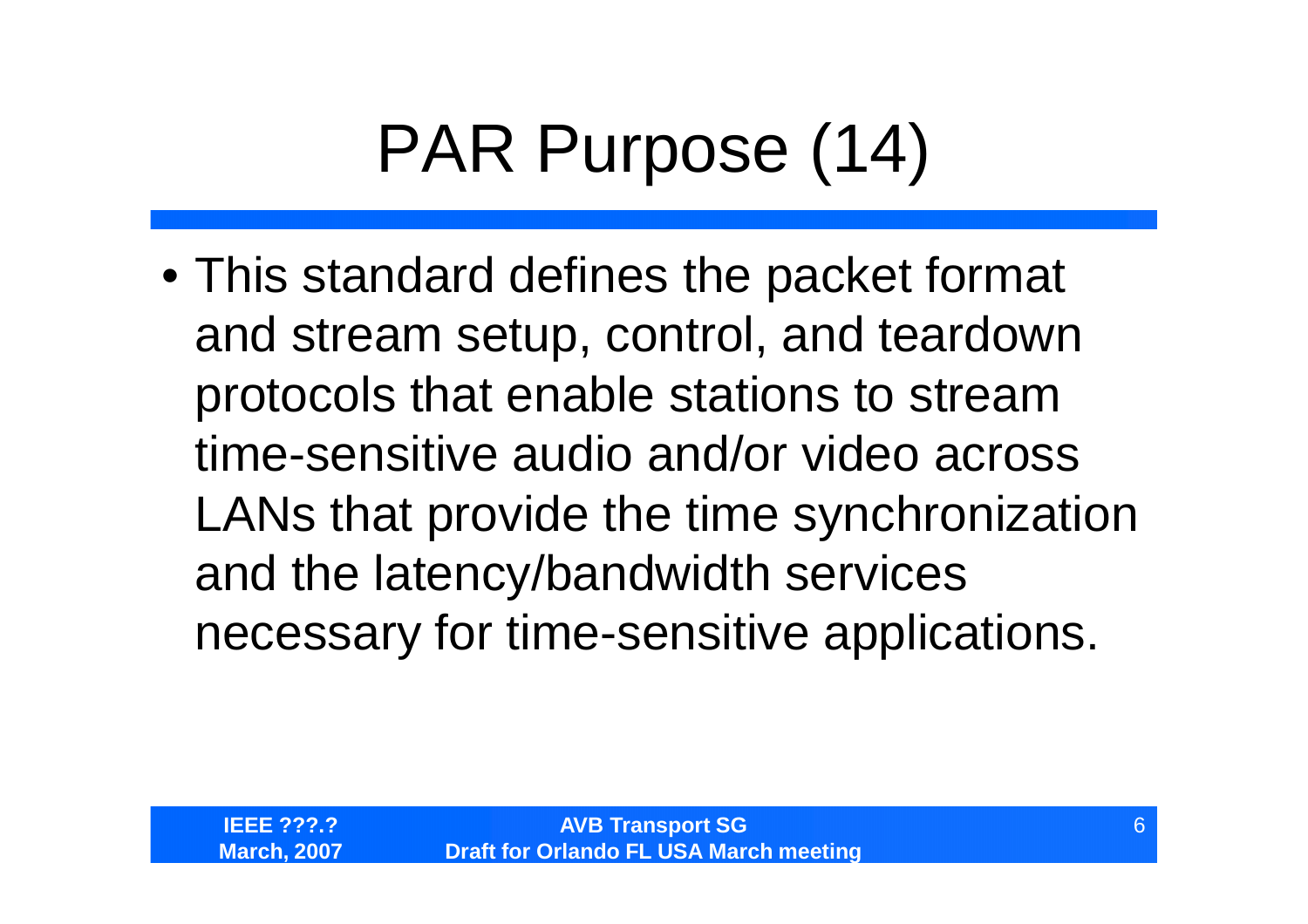#### PAR Reason (5.4)

- A great deal of work and effort of late has been applied to the development and specification of IEEE 802 based networks that provide networking services for real time applications. To further the work and to provide maximum interoperability of real-time audio and video streaming applications, we must define common media packet formats and how they are structured within IEEE 802 frames. Additionally, there must be standardized approaches for the use of synchronization/presentation time stamps and connection management procedures.
- Unfortunately, some of the protocol mechanisms and formats utilized by applications providing streaming audio and video are entangled with low level network layers. This makes them unsuitable for adoption in a layered networking application.
- For IEEE 1394 bus based networks, a working implementation exists today that meets most of the needs for real-time audio and video streams and that is embodied in the IEC 61883 series standards.
- Unfortunately for IEEE 802, the IEC 61883 series of standards uses mechanisms, formats, specific low level services and functions provided by IEEE 1394 that are not provided by IEEE 802.
- For the reasons stated above, a new standard is needed to provide a common set of protocol encapsulations and mechanisms by starting with IEC 61883 protocol encapsulations and mechanisms, and modifying them to accommodate alternate lower layer protocols suitable for IEEE 802 networks.